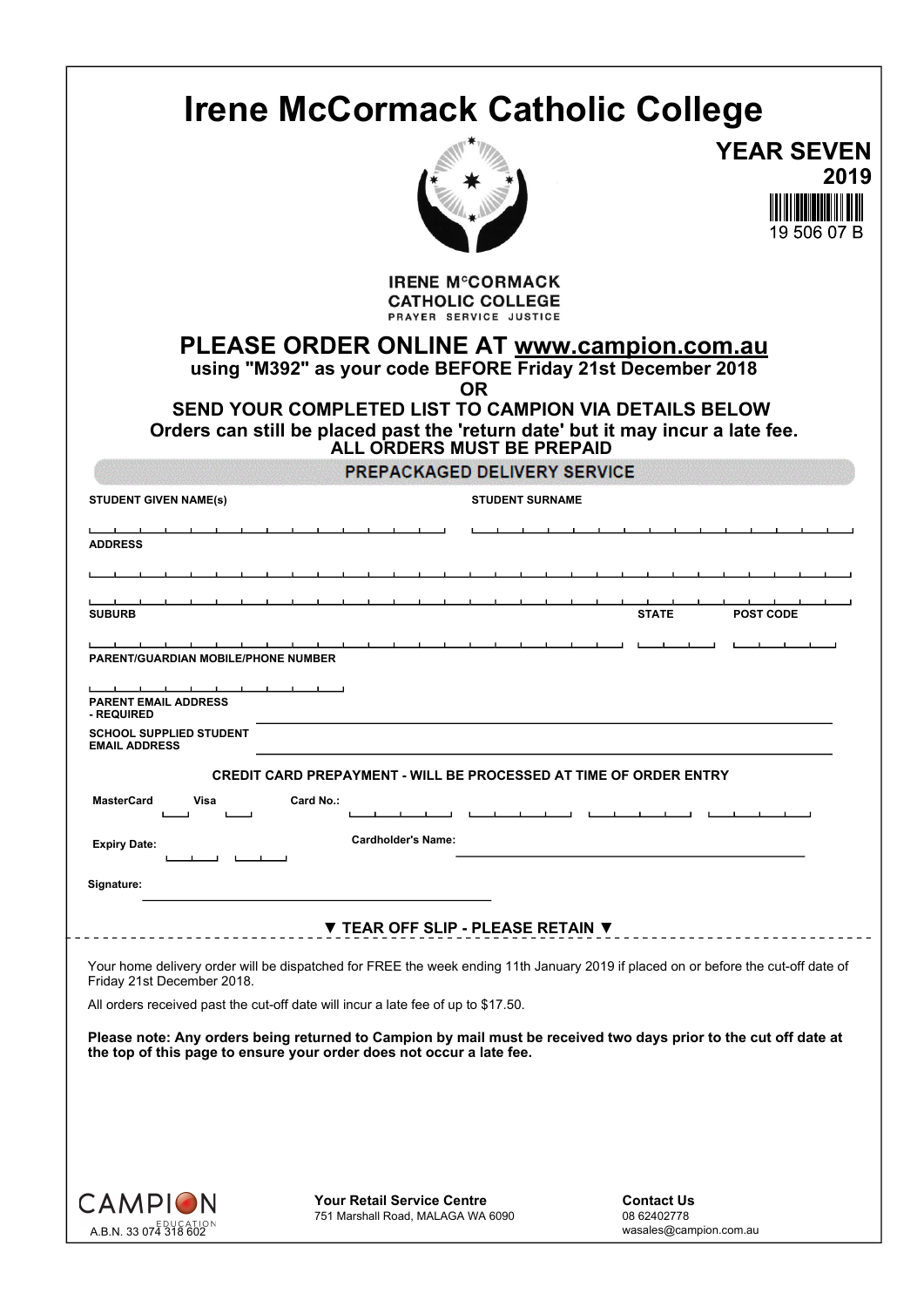# **How to order your resources**

#### **Helping your school / college**

Please be aware that shopping with Campion, your school's/college's preferred supplier, ensures you receive the correct items and editions. You are also supporting your school/college as Campion assists your school community in many ways.

#### **Options to order**

#### **Home delivery**

- **Order online** at **www.campion.com.au** before the date on the front of your resource list to guarantee supply of all items. All online orders must be prepaid.
- **Ordering instructions**
- 1. Log on to www.campion.com.au
- 2. Click on **Online ordering for parents and students.**
- 3. Create your account.
- **Please note:** Creating an account enables you to track your delivery through Australia Post, place orders for multiple students in multiple schools with just one payment, amend your order and retrieve digital access for ebooks.
- 4. Select your school and enter in your 4-digit Resource List code, which is on the front page of this resource list.
- 5. Select the year level and then choose the items you want to purchase. Then click on continue.
- 6. Enter in your delivery option and complete details.
- 7. Review and complete purchase.
- 8. Once completed an order confirmation will be sent to your email address.

9. If you have purchased any ebooks you will receive a seperate activation email. You will need to follow the instructions within the email to complete the set up of each product.

• **Boarders**

If you wish your order to be delivered to the school, please tick the 'Boarders' box on the front of your list (where applicable) and put your boarding house address in the address field.

• **Late Orders**

Orders can still be placed online after your school's cutoff date, however these are considered late orders and may incur additional charges. **Delivery of these orders cannot be guaranteed prior to the commencement of the school year.**

#### **'While You Wait' collection service (Malaga or Willetton)**

Please note long delays can be experienced in the two weeks prior to the commencement of the school year and availability of all stock lines cannot be guaranteed at this time. All back ordered items will be posted and a delivery fee will apply.

#### Malaga - 751 Marshall Road, Malaga (next to Stratco)

#### Willetton - 28/32 Kembla Way, Willetton





#### **Trading Hours**

Monday - Friday 9:00 am - 5:00 pm

Extended Trading Hours (21st Jan 2019 - 8th Feb 2019) Saturdays 8:30am - 2:00pm(Jan 19th, Jan 26th & Feb 2nd 2019)

#### **Refunds**

Refunds will be given on **TEXTBOOKS/WORKBOOKS ONLY** in **NEW** condition up to February 2019 or 2 weeks after the purchase date (whichever is later).

Digital products and Stationery items cannot be refunded.

We will gladly refund or exchange any goods deemed faulty from the manufacturer.

#### **Have a Question?**

Our website has answers to just about every question you might have, whether it's how to place your order, how to access your digital products or where to find our Retail Service Centres.

Visit www.campion.com.au/parents and find the answers you need quickly and easily.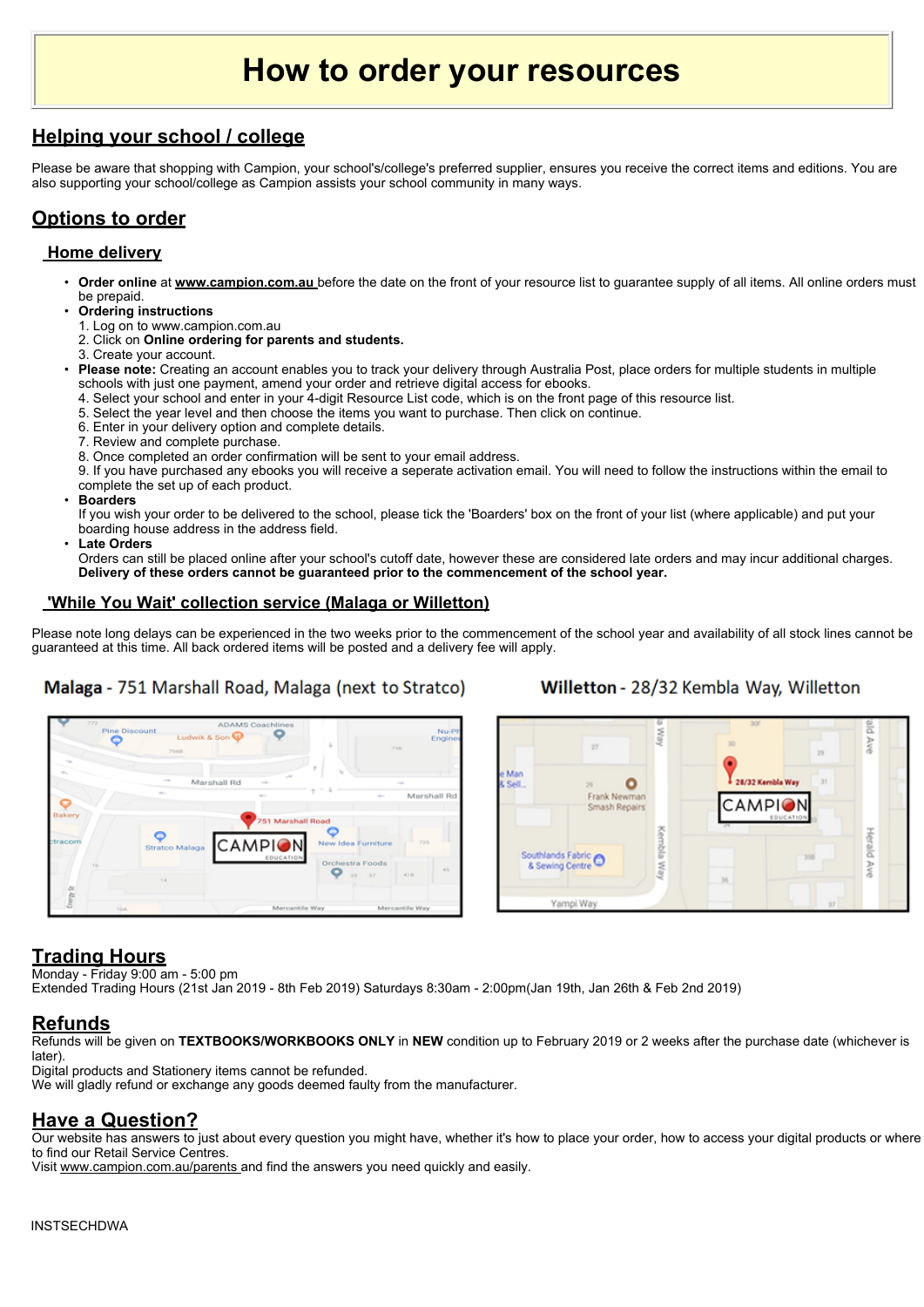| Office Use       | <b>Description</b>                                                                                                                                                                                                                                                                                                                                                                                                                                                | Item<br>No.    | ☑<br>Item<br>Regd | Qty<br>Reqd Price \$ | Unit | Total<br>Amount \$ |
|------------------|-------------------------------------------------------------------------------------------------------------------------------------------------------------------------------------------------------------------------------------------------------------------------------------------------------------------------------------------------------------------------------------------------------------------------------------------------------------------|----------------|-------------------|----------------------|------|--------------------|
|                  | <b>SCHOOL RESOURCES</b>                                                                                                                                                                                                                                                                                                                                                                                                                                           |                |                   |                      |      |                    |
|                  | Please note that there are digital products (eCoded) on<br>this Resource List. These items can only be ordered online,<br>and cannot be refunded. These products are single user<br>licences and are only valid for 1 year (unless otherwise<br>stated).                                                                                                                                                                                                          |                |                   |                      |      |                    |
|                  | 2019 YEAR 7 ONE-TO-ONE PERSONAL COMPUTER INFORMATION                                                                                                                                                                                                                                                                                                                                                                                                              |                |                   |                      |      |                    |
|                  | Irene McCormack Catholic College has a One-to-One computer<br>program for students that is an essential requirement for<br>student learning. Each student in the College must have<br>their own personal device for use at School and at home. JB<br>HiFi is the College's partner for student devices. To order<br>your child's device, visit the JB Education Website at<br>https://www.jbeducation.com.au/byod/ and enter the school<br>code of: IreneMCC2019. |                |                   |                      |      |                    |
|                  | ALL STUDENTS REQUIRE THE FOLLOWING:                                                                                                                                                                                                                                                                                                                                                                                                                               |                |                   |                      |      |                    |
|                  | Cotton apron - Available from the College Uniform Shop.                                                                                                                                                                                                                                                                                                                                                                                                           |                |                   |                      |      |                    |
| P55522           | Eraser Plastic Pencil Economy in sleeve                                                                                                                                                                                                                                                                                                                                                                                                                           | 1              | $\Box$            | 1                    | 0.70 | 0.70               |
| P51353           | Glue Stick Artline Purple 40gm                                                                                                                                                                                                                                                                                                                                                                                                                                    | 2              | $\Box$            | 1                    | 2.60 | 2.60               |
| P56095           | Pen Ballpoint Cap Type Blue Medium                                                                                                                                                                                                                                                                                                                                                                                                                                | 3              | $\Box$            | 2                    | 0.35 | 0.70               |
| P56096           | Pen Ballpoint Cap Type Red Medium                                                                                                                                                                                                                                                                                                                                                                                                                                 | 4              | $\Box$            | 2                    | 0.35 | 0.70               |
| P56353           | Protractor 10 cm 180 4" Half Circle                                                                                                                                                                                                                                                                                                                                                                                                                               | 5              | $\Box$            | 1                    | 0.45 | 0.45               |
| P56065           | Punch 2 Hole Marbig 6 Sheets                                                                                                                                                                                                                                                                                                                                                                                                                                      | 6              | $\Box$            | 1                    | 5.00 | 5.00               |
| P56414           | Ruler 300mm Plastic Clear                                                                                                                                                                                                                                                                                                                                                                                                                                         | $\overline{7}$ | $\Box$            | 1                    | 0.75 | 0.75               |
| P56427           | Safety Glasses - Spectacle style                                                                                                                                                                                                                                                                                                                                                                                                                                  | 8              | $\Box$            | 1                    | 9.95 | 9.95               |
| P58507           | Scissors 155mm Plastic Handle                                                                                                                                                                                                                                                                                                                                                                                                                                     | 9              | $\Box$            | 1                    | 2.95 | 2.95               |
| P56245<br>P56562 | Sharpener Pencil Metal Single Hole (HQ)                                                                                                                                                                                                                                                                                                                                                                                                                           | 10             | $\Box$            | 1                    | 0.85 | 0.85               |
|                  | Stapler - Stapling Machine #10 Plus Staples                                                                                                                                                                                                                                                                                                                                                                                                                       | 11             | $\Box$            | -1                   | 3.90 | 3.90               |
|                  | <b>RELIGIOUS EDUCATION COURSE 1</b>                                                                                                                                                                                                                                                                                                                                                                                                                               |                |                   |                      |      |                    |
| P50451           | Exercise Book A4 8mm 96 Page With Margin Spirax #108                                                                                                                                                                                                                                                                                                                                                                                                              | 12             | $\Box$            | 2                    | 1.70 | 3.40               |
|                  | <b>RELIGIOUS EDUCATION COURSE 2</b>                                                                                                                                                                                                                                                                                                                                                                                                                               |                |                   |                      |      |                    |
| P50451           | Exercise Book A4 8mm 96 Page With Margin Spirax #108                                                                                                                                                                                                                                                                                                                                                                                                              | 13             | $\Box$            | $\overline{2}$       | 1.70 | 3.40               |
|                  |                                                                                                                                                                                                                                                                                                                                                                                                                                                                   |                |                   |                      |      |                    |
|                  | <b>RELIGIOUS EDUCATION COURSE 3</b>                                                                                                                                                                                                                                                                                                                                                                                                                               |                |                   |                      |      |                    |
| P50451           | Exercise Book A4 8mm 96 Page With Margin Spirax #108                                                                                                                                                                                                                                                                                                                                                                                                              | 14             | $\Box$            | $\overline{2}$       | 1.70 | 3.40               |
|                  | <b>RELIGIOUS EDUCATION EXTENSION</b>                                                                                                                                                                                                                                                                                                                                                                                                                              |                |                   |                      |      |                    |
| P50451           | Exercise Book A4 8mm 96 Page With Margin Spirax #108                                                                                                                                                                                                                                                                                                                                                                                                              | 15             | $\Box$            | $\overline{2}$       | 1.70 | 3.40               |
|                  | <b>VISUAL ART</b>                                                                                                                                                                                                                                                                                                                                                                                                                                                 |                |                   |                      |      |                    |
| P55522           | Eraser Plastic Pencil Economy in sleeve                                                                                                                                                                                                                                                                                                                                                                                                                           | 16             | $\Box$            | 1                    | 0.70 | 0.70               |
| P56112           | Marker Artline #220 Black 0.2mm                                                                                                                                                                                                                                                                                                                                                                                                                                   | 17             | $\Box$            | 1                    | 3.60 | 3.60               |
| P52001           | Pencil (2B) Goldfaber                                                                                                                                                                                                                                                                                                                                                                                                                                             | 18             | $\Box$            | $\mathbf{1}$         | 0.55 | 0.55               |
| P50271           | Pencil (HB) Goldfaber                                                                                                                                                                                                                                                                                                                                                                                                                                             | 19             | $\Box$            | $\overline{2}$       | 0.55 | 1.10               |
|                  |                                                                                                                                                                                                                                                                                                                                                                                                                                                                   |                |                   |                      |      |                    |
|                  | <b>MATERIALS TECHNOLOGY</b>                                                                                                                                                                                                                                                                                                                                                                                                                                       |                |                   |                      |      |                    |
| P65066           | No text required.<br>Display Book A4 Fixed 40 Pocket Navy Blue                                                                                                                                                                                                                                                                                                                                                                                                    | 20             |                   | 1                    | 6.95 | 6.95               |
| P51057           | Safety Glasses Prosafe Checklite Clear                                                                                                                                                                                                                                                                                                                                                                                                                            | 21             | $\Box$<br>$\Box$  | $\mathbf{1}$         | 9.75 | 9.75               |
|                  | Apron available from the Uniform Shop.                                                                                                                                                                                                                                                                                                                                                                                                                            |                |                   |                      |      |                    |
|                  |                                                                                                                                                                                                                                                                                                                                                                                                                                                                   |                |                   |                      |      |                    |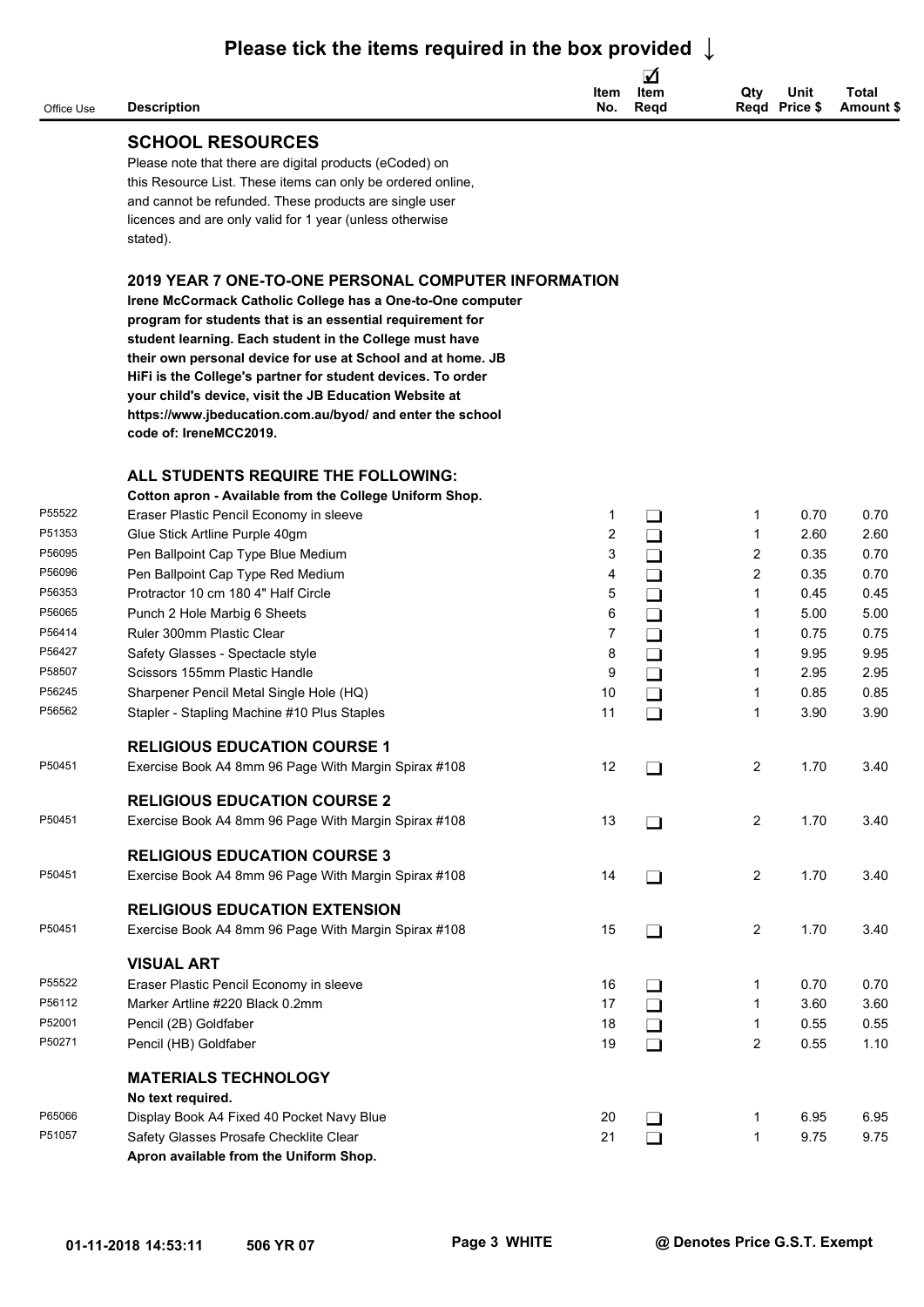| Office Use | <b>Description</b>                                                          | ltem<br>No. | ☑<br>Item<br>Regd | Qty            | Unit<br>Regd Price \$ | Total<br>Amount \$ |
|------------|-----------------------------------------------------------------------------|-------------|-------------------|----------------|-----------------------|--------------------|
|            | <b>ENGLISH COURSE 1</b>                                                     |             |                   |                |                       |                    |
| P02051     | Macmillan National English Skills 7 Workbook/Digital [Sadler et al]         | 22          | $\Box$            | 1              | 29.95                 | 29.95              |
| P06263     | Honey Spot (Currency Play) [Jack Davis]                                     | 23          | $\Box$            | 1              | 22.99                 | 22.99              |
| P02172     | Once (P/B) [Gleitzman]                                                      | 24          | $\Box$            | 1              | 16.99                 | 16.99              |
| P55110     | Binder A4 2D Ring PVC 25mm Black                                            | 25          | $\Box$            | $\overline{2}$ | 4.80                  | 9.60               |
| P55151     | Binder Book A4 8mm 64 Page                                                  | 26          | $\Box$            | $\overline{2}$ | 1.10                  | 2.20               |
| P56388     | Loose Leaf Refills Reinforced A4 7mm Pkt 100                                | 27          | $\Box$            | $\mathbf{1}$   | 3.30                  | 3.30               |
|            | <b>ENGLISH COURSE 2</b>                                                     |             |                   |                |                       |                    |
| P06263     | Honey Spot (Currency Play) [Jack Davis]                                     | 28          | $\Box$            | 1              | 22.99                 | 22.99              |
| P02172     | Once (P/B) [Gleitzman]                                                      | 29          | $\Box$            | 1              | 16.99                 | 16.99              |
| P03685     | Successful English 1 - Student Bk (2nd edn) [Ford et al]                    | 30          | $\Box$            | 1              | 32.95                 | 32.95              |
| P55110     | Binder A4 2D Ring PVC 25mm Black                                            | 31          | $\Box$            | $\overline{2}$ | 4.80                  | 9.60               |
| P55151     | Binder Book A4 8mm 64 Page                                                  | 32          | $\Box$            | $\overline{2}$ | 1.10                  | 2.20               |
| P56388     | Loose Leaf Refills Reinforced A4 7mm Pkt 100                                | 33          | $\Box$            | $\mathbf{1}$   | 3.30                  | 3.30               |
|            | <b>ENGLISH COURSE 3</b>                                                     |             |                   |                |                       |                    |
| P06263     | Honey Spot (Currency Play) [Jack Davis]                                     | 34          | $\Box$            | 1              | 22.99                 | 22.99              |
| P02172     | Once (P/B) [Gleitzman]                                                      | 35          | $\Box$            | $\mathbf{1}$   | 16.99                 | 16.99              |
| P03685     | Successful English 1 - Student Bk (2nd edn) [Ford et al]                    | 36          | $\Box$            | 1              | 32.95                 | 32.95              |
| P55110     | Binder A4 2D Ring PVC 25mm Black                                            | 37          | $\Box$            | $\overline{2}$ | 4.80                  | 9.60               |
| P55151     | Binder Book A4 8mm 64 Page                                                  | 38          | $\Box$            | $\overline{2}$ | 1.10                  | 2.20               |
| P56388     | Loose Leaf Refills Reinforced A4 7mm Pkt 100                                | 39          | $\Box$            | $\mathbf{1}$   | 3.30                  | 3.30               |
|            | <b>ENGLISH EXTENSION</b>                                                    |             |                   |                |                       |                    |
| P06263     | Honey Spot (Currency Play) [Jack Davis]                                     | 40          | $\Box$            | 1              | 22.99                 | 22.99              |
| P02172     | Once (P/B) [Gleitzman]                                                      | 41          | $\Box$            | $\mathbf{1}$   | 16.99                 | 16.99              |
| P03685     | Successful English 1 - Student Bk (2nd edn) [Ford et al]                    | 42          | $\Box$            | $\mathbf{1}$   | 32.95                 | 32.95              |
| P55110     | Binder A4 2D Ring PVC 25mm Black                                            | 43          | $\Box$            | $\overline{2}$ | 4.80                  | 9.60               |
| P55151     | Binder Book A4 8mm 64 Page                                                  | 44          | $\Box$            | $\overline{2}$ | 1.10                  | 2.20               |
| P56388     | Loose Leaf Refills Reinforced A4 7mm Pkt 100                                | 45          | $\Box$            | $\overline{2}$ | 3.30                  | 6.60               |
|            | <b>FOOTBALL ACADEMY</b>                                                     |             |                   |                |                       |                    |
|            | No text required.                                                           |             |                   |                |                       |                    |
|            | <b>FRENCH</b>                                                               |             |                   |                |                       |                    |
| P00797     | Equipe Nouvelle 1 - Australie & NZ Workbook [Bourdais et al]                | 46          | $\Box$            | 1              | 37.95                 | 37.95              |
| P55442     | Display Book A4 20 Pocket Black Refillable                                  | 47          | $\Box$            | $\mathbf{1}$   | 1.95                  | 1.95               |
| P50451     | Exercise Book A4 8mm 96 Page With Margin Spirax #108                        | 48          | $\Box$            | $\mathbf{1}$   | 1.70                  | 1.70               |
|            | <b>HEALTH AND PHYSICAL EDUCATION</b><br><b>No Text Required</b>             |             |                   |                |                       |                    |
|            | <b>HOME ECONOMICS</b>                                                       |             |                   |                |                       |                    |
| P02026     | Irene McCormack CC Yr7/8 Food Technology 2018-2019 Workbook<br>[Flexibooks] | 49          | $\Box$            | 1              | 39.95                 | 39.95              |
|            | * suitable container (lunch box size) to complete practical<br>activities.  |             |                   |                |                       |                    |
|            | <b>INFORMATION TECHNOLOGY</b>                                               |             |                   |                |                       |                    |
| P51464     | Headphones Stereo Deluxe Lightweight with Volume Control                    | 50          | $\Box$            | 1              | 10.95                 | 10.95              |
| P52082     | USB Pocket Flash Drive 16GB - NO RETURNS                                    | 51          | $\Box$            | $\mathbf{1}$   | 13.95                 | 13.95              |
|            |                                                                             |             |                   |                |                       |                    |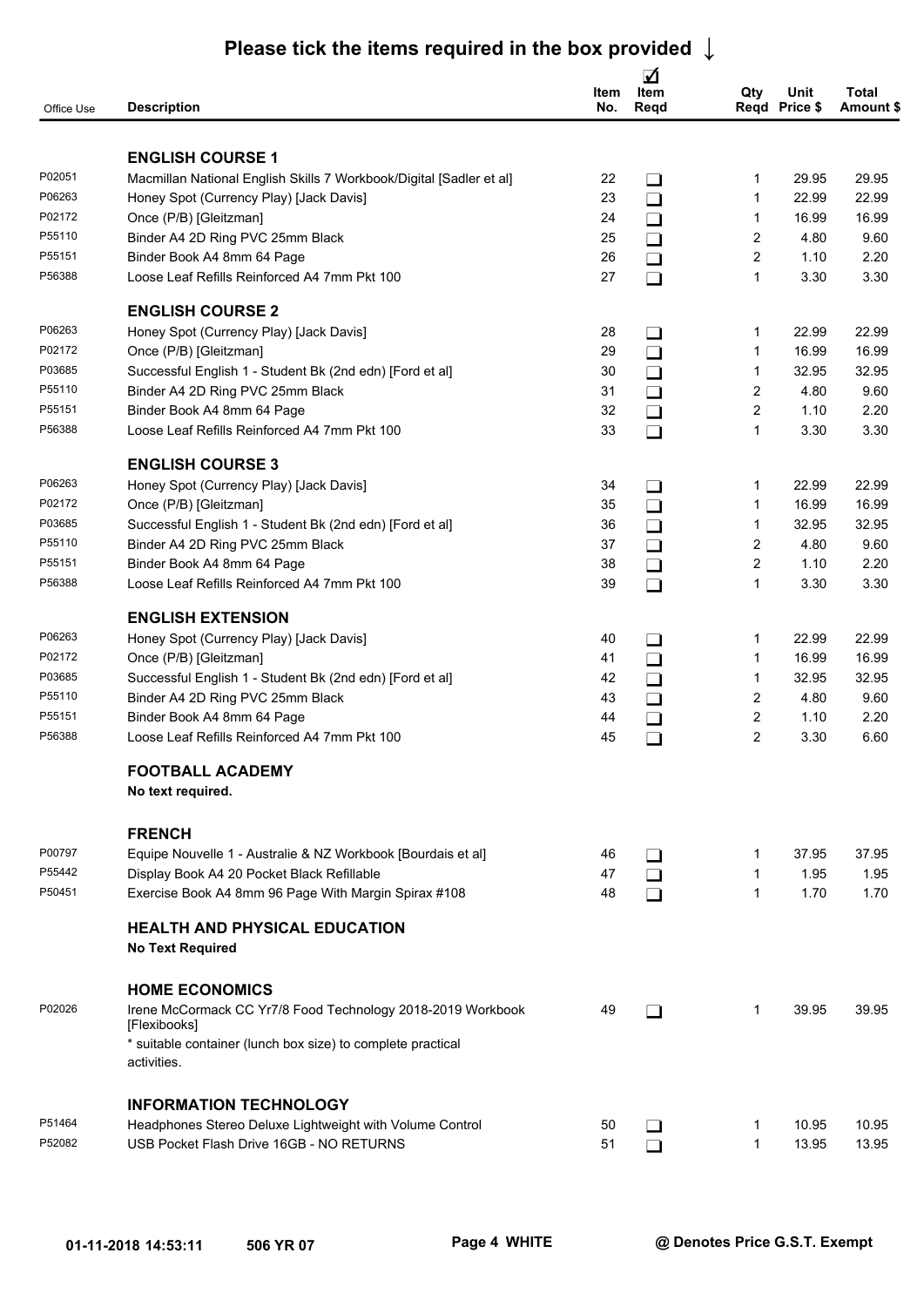| Office Use       | <b>Description</b>                                          | Item<br>No. | ☑<br>Item<br>Regd | Qty          | Unit<br>Regd Price \$ | Total<br>Amount \$ |
|------------------|-------------------------------------------------------------|-------------|-------------------|--------------|-----------------------|--------------------|
|                  |                                                             |             |                   |              |                       |                    |
|                  | <b>JAPANESE</b>                                             |             |                   |              |                       |                    |
| P50451           | Exercise Book A4 8mm 96 Page With Margin Spirax #108        | 52          | $\Box$            |              | 1.70                  | 1.70               |
| P55442<br>P15583 | Display Book A4 20 Pocket Black Refillable                  | 53          | $\Box$            | 1            | 1.95                  | 1.95               |
|                  | iiTomo 1 Activity Book 2E [Burrows et al]                   | 54          | $\Box$            | 1            | 22.95                 | 22.95              |
|                  | (New Edition for 2019)                                      |             |                   |              |                       |                    |
|                  | <b>MATHEMATICS COURSE 1</b>                                 |             |                   |              |                       |                    |
| P55274           | Calculator Sharp Scientific EL-531                          | 55          | $\Box$            |              | 28.95                 | 28.95              |
| P51317           | Display Book A4 40 Pocket Insert Cover Black                | 56          | $\Box$            |              | 12.45                 | 12.45              |
| P50451           | Exercise Book A4 8mm 96 Page With Margin Spirax #108        | 57          | $\Box$            | 4            | 1.70                  | 6.80               |
| P55671           | Graph Pad A4 5mm 25/40 Leaf 7 hole punched                  | 58          | $\Box$            | 1            | 2.15                  | 2.15               |
| P55837           | Mathomat Crystal In Disposable Wallet                       | 59          | $\Box$            | 1            | 11.95                 | 11.95              |
|                  | <b>MATHEMATICS COURSE 2</b>                                 |             |                   |              |                       |                    |
| P01580           | Excel ES Maths Rev/ Exam Workbook Yr 7 [Kalra]              | 60          | $\Box$            | 1            | 19.95                 | 19.95              |
| P55274           | Calculator Sharp Scientific EL-531                          | 61          | $\Box$            | 1            | 28.95                 | 28.95              |
| P51317           | Display Book A4 40 Pocket Insert Cover Black                | 62          | $\Box$            | 1            | 12.45                 | 12.45              |
| P50451           | Exercise Book A4 8mm 96 Page With Margin Spirax #108        | 63          | $\Box$            | 4            | 1.70                  | 6.80               |
| P55671           | Graph Pad A4 5mm 25/40 Leaf 7 hole punched                  | 64          | $\Box$            | 1            | 2.15                  | 2.15               |
| P55837           | Mathomat Crystal In Disposable Wallet                       | 65          | $\Box$            | 1            | 11.95                 | 11.95              |
|                  | <b>MATHEMATICS COURSE 3</b>                                 |             |                   |              |                       |                    |
| P01580           | Excel ES Maths Rev/ Exam Workbook Yr 7 [Kalra]              | 66          | $\Box$            | 1            | 19.95                 | 19.95              |
| P55274           | Calculator Sharp Scientific EL-531                          | 67          | $\Box$            | 1            | 28.95                 | 28.95              |
| P51317           | Display Book A4 40 Pocket Insert Cover Black                | 68          | $\Box$            |              | 12.45                 | 12.45              |
| P50451           | Exercise Book A4 8mm 96 Page With Margin Spirax #108        | 69          | $\Box$            | 4            | 1.70                  | 6.80               |
| P55671           | Graph Pad A4 5mm 25/40 Leaf 7 hole punched                  | 70          | $\Box$            | 1            | 2.15                  | 2.15               |
| P55837           | Mathomat Crystal In Disposable Wallet                       | 71          | $\Box$            | 1            | 11.95                 | 11.95              |
|                  | <b>MATHEMATICS EXTENSION</b>                                |             |                   |              |                       |                    |
| P15394           | Excel ES Maths Extension Rev & Exam Workbook 2 Yr 7 [Kalra] | 72          | $\Box$            |              | 19.95                 | 19.95              |
| P55274           | Calculator Sharp Scientific EL-531                          | 73          | $\Box$            |              | 28.95                 | 28.95              |
| P51317           | Display Book A4 40 Pocket Insert Cover Black                | 74          | $\Box$            | 1            | 12.45                 | 12.45              |
| P50451           | Exercise Book A4 8mm 96 Page With Margin Spirax #108        | 75          | $\Box$            | 4            | 1.70                  | 6.80               |
| P55671           | Graph Pad A4 5mm 25/40 Leaf 7 hole punched                  | 76          | $\Box$            | 1            | 2.15                  | 2.15               |
| P55837           | Mathomat Crystal In Disposable Wallet                       | 77          | $\Box$            | $\mathbf{1}$ | 11.95                 | 11.95              |
|                  | <b>MUSIC</b>                                                |             |                   |              |                       |                    |
|                  | No text required.                                           |             |                   |              |                       |                    |
|                  | PERFORMING ARTS (DANCE AND DRAMA)                           |             |                   |              |                       |                    |
| P56095           | Pen Ballpoint Cap Type Blue Medium                          | 78          | $\Box$            |              | 0.35                  | 0.35               |
| P55442           | Display Book A4 20 Pocket Black Refillable                  | 79          | $\Box$            | 1            | 1.95                  | 1.95               |
| P55862           | Highlighter Orange Stabilo Boss                             | 80          | $\Box$            |              | 2.75                  | 2.75               |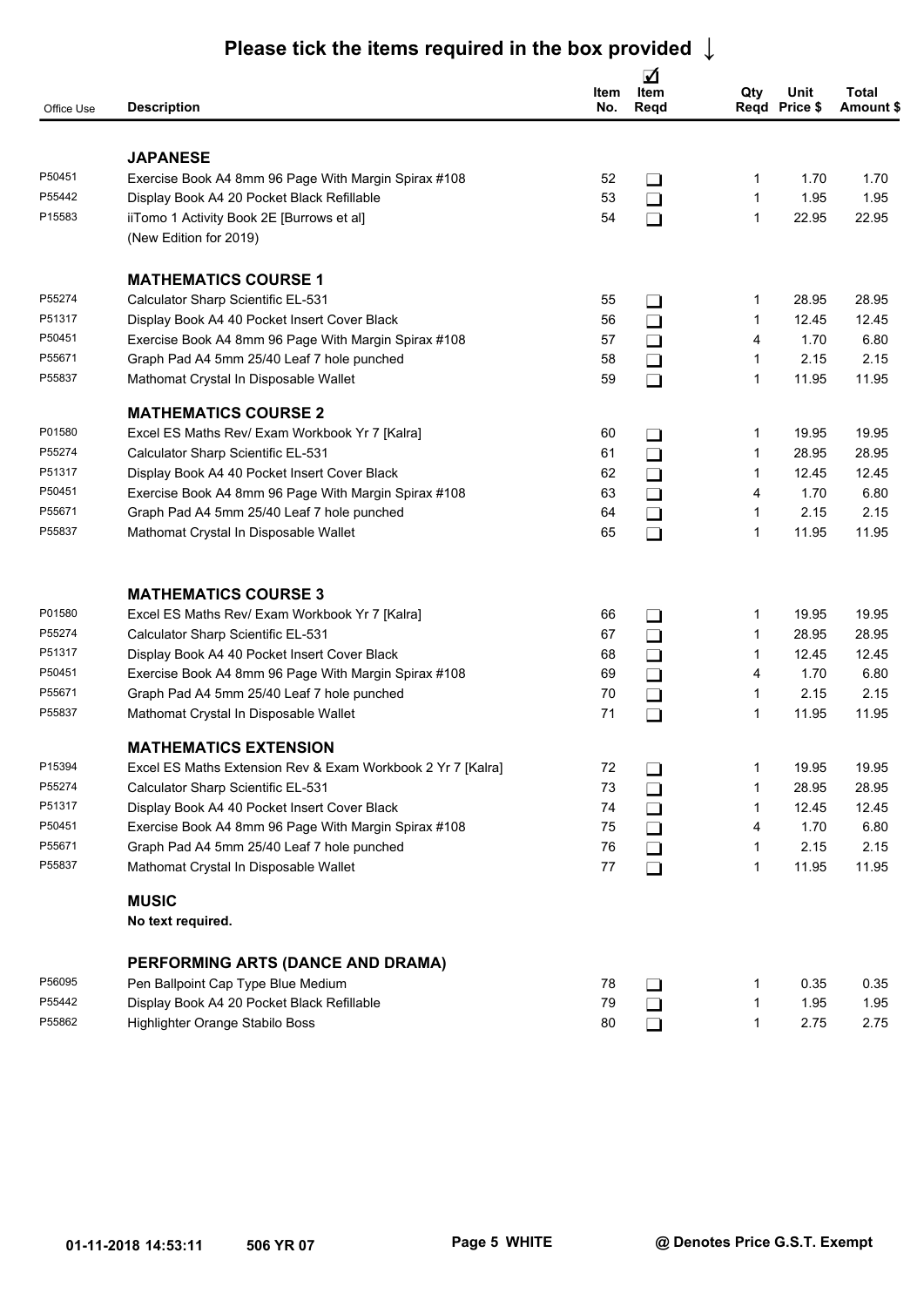| Office Use | <b>Description</b>                                       | Item<br>No. | ☑<br>Item<br>Reqd | Qty                     | Unit<br>Regd Price \$ | Total<br>Amount \$ |
|------------|----------------------------------------------------------|-------------|-------------------|-------------------------|-----------------------|--------------------|
|            | <b>SCIENCE COURSE 1</b>                                  |             |                   |                         |                       |                    |
| P55442     | Display Book A4 20 Pocket Black Refillable               | 81          |                   | 2                       | 1.95                  | 3.90               |
| P55954     | Notebook A4 250 Page 5 Subject Q596/P596                 | 82          | $\Box$<br>$\Box$  | $\mathbf{1}$            | 8.35                  | 8.35               |
|            |                                                          |             |                   |                         |                       |                    |
|            | <b>SCIENCE COURSE 2</b>                                  |             |                   |                         |                       |                    |
| P55442     | Display Book A4 20 Pocket Black Refillable               | 83          | $\Box$            | 2                       | 1.95                  | 3.90               |
| P55954     | Notebook A4 250 Page 5 Subject Q596/P596                 | 84          | $\Box$            | $\mathbf{1}$            | 8.35                  | 8.35               |
|            | <b>SCIENCE COURSE 3</b>                                  |             |                   |                         |                       |                    |
| P55442     | Display Book A4 20 Pocket Black Refillable               | 85          | $\Box$            | 2                       | 1.95                  | 3.90               |
| P55954     | Notebook A4 250 Page 5 Subject Q596/P596                 | 86          | $\Box$            | $\mathbf{1}$            | 8.35                  | 8.35               |
|            | <b>SCIENCE EXTENSION</b>                                 |             |                   |                         |                       |                    |
| P55954     | Notebook A4 250 Page 5 Subject Q596/P596                 | 87          | $\Box$            | 1                       | 8.35                  | 8.35               |
| P55442     | Display Book A4 20 Pocket Black Refillable               | 88          | $\Box$            | $\overline{2}$          | 1.95                  | 3.90               |
|            |                                                          |             |                   |                         |                       |                    |
|            | <b>SOCCER ACADEMY</b>                                    |             |                   |                         |                       |                    |
|            | No text required.                                        |             |                   |                         |                       |                    |
|            | <b>SOCIAL SCIENCE COURSE 1</b>                           |             |                   |                         |                       |                    |
| P55442     | Display Book A4 20 Pocket Black Refillable               | 89          | $\Box$            | 5                       | 1.95                  | 9.75               |
| P55522     | Eraser Plastic Pencil Economy in sleeve                  | 90          | $\Box$            | 1                       | 0.70                  | 0.70               |
| P55570     | Exercise Book 225x175mm 8mm 64 Page                      | 91          | $\Box$            | 4                       | 0.75                  | 3.00               |
| P51353     | Glue Stick Artline Purple 40gm                           | 92          | $\Box$            | 1                       | 2.60                  | 2.60               |
| P56094     | Pen Ballpoint Cap Type Black Medium                      | 93          | $\Box$            | 2                       | 0.35                  | 0.70               |
| P56094     | Pen Ballpoint Cap Type Black Medium                      | 94          | $\Box$            | 2                       | 0.35                  | 0.70               |
| P56096     | Pen Ballpoint Cap Type Red Medium                        | 95          | $\Box$            | $\overline{2}$          | 0.35                  | 0.70               |
| P58507     | Scissors 155mm Plastic Handle                            | 96          | $\Box$            | 1                       | 2.95                  | 2.95               |
| P58537     | Pencils-Coloured Faber Classic Colour Pkt 12's           | 97          | $\Box$            | 1                       | 5.95                  | 5.95               |
| P52001     | Pencil (2B) Goldfaber                                    | 98          | $\Box$            | 2                       | 0.55                  | 1.10               |
| P56414     | Ruler 300mm Plastic Clear                                | 99          | $\Box$            | 1                       | 0.75                  | 0.75               |
|            | <b>SOCIAL SCIENCE COURSE 2</b>                           |             |                   |                         |                       |                    |
| E02099     | Digital Humanities & Social Sciences 7 WA LearnON (Code) | 100         | ORDER ONLINE 1    |                         | 44.95                 | 44.95              |
|            | Can only order online at www.campion.com.au - no refunds |             |                   |                         |                       |                    |
| P55442     | Display Book A4 20 Pocket Black Refillable               | 101         | $\Box$            | 5                       | 1.95                  | 9.75               |
| P55570     | Exercise Book 225x175mm 8mm 64 Page                      | 102         | $\Box$            | 4                       | 0.75                  | 3.00               |
| P55522     | Eraser Plastic Pencil Economy in sleeve                  | 103         | $\Box$            | $\mathbf{1}$            | 0.70                  | 0.70               |
| P51353     | Glue Stick Artline Purple 40gm                           | 104         | $\Box$            | 1                       | 2.60                  | 2.60               |
| P52001     | Pencil (2B) Goldfaber                                    | 105         | $\Box$            | $\overline{\mathbf{c}}$ | 0.55                  | 1.10               |
| P56094     | Pen Ballpoint Cap Type Black Medium                      | 106         | $\Box$            | $\overline{c}$          | 0.35                  | 0.70               |
| P56095     | Pen Ballpoint Cap Type Blue Medium                       | 107         | $\Box$            | $\overline{c}$          | 0.35                  | 0.70               |
| P56096     | Pen Ballpoint Cap Type Red Medium                        | 108         | $\Box$            | $\overline{c}$          | 0.35                  | 0.70               |
| P58537     | Pencils-Coloured Faber Classic Colour Pkt 12's           | 109         | $\Box$            | 1                       | 5.95                  | 5.95               |
| P56414     | Ruler 300mm Plastic Clear                                | 110         | $\Box$            |                         | 0.75                  | 0.75               |
| P58507     | Scissors 155mm Plastic Handle                            | 111         | $\Box$            |                         | 2.95                  | 2.95               |